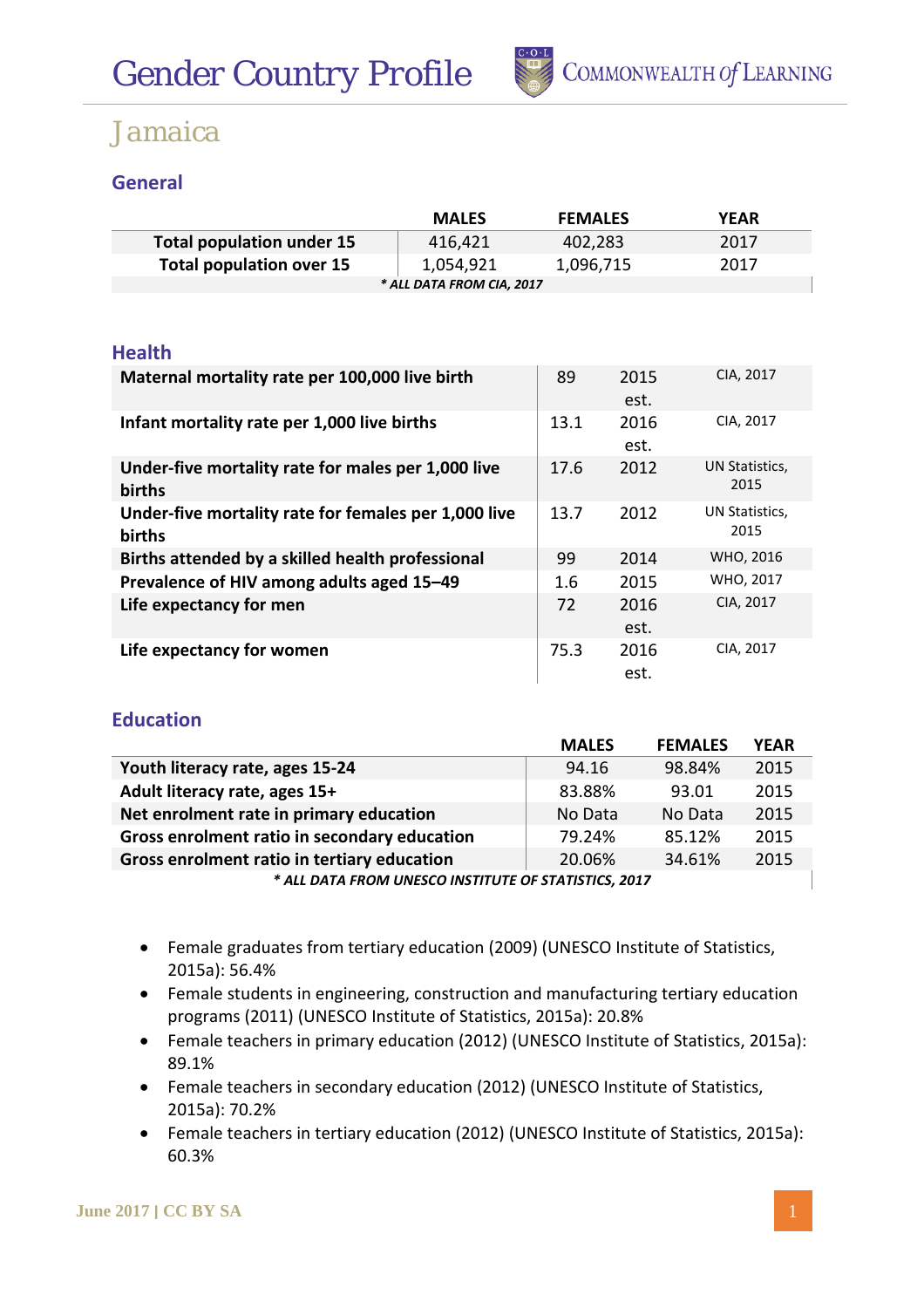

### **Economic Activity**

- Males over 15 who are active in the labour force (2016) (World Bank, 2017): 72.1%
- Females over 15 who are active in the labour force (2016) (World Bank, 2017): 57.6%
- Proportion of adults (15 years and older) with an account at a bank or other financial institution, or with a money mobile service provider (2011) (UN Statistics, 2017): 84.25%

#### **Decision-Making**

• Proportion of seats held by women in National Parliament (2016) (World Bank, 2017): 18

#### **Human Rights**

- Girls married before 15 (UNICEF, 2016): 1%
- Females married between 15 and 19 (World Economic Forum, 2013): 8%
- Women subjected to physical/sexual violence by an intimate partner during their lifetime (UN Women, 2016): 20%
- Women subjected to physical/sexual violence by an intimate partner or a nonpartner during the last 12 months (UN Women, 2016): 8%

## **Gender and Development Trends in Jamaica**

#### **Health**

Maternal mortality rates in Jamaica have dipped slightly since 2010, moving from 93 to 89 per 100,000. This marks a significant increase from the 1990 rate of 79 per 100,000 live births (World Health Organisation, 2015).

As of 2012, approximately 93% of births reported occurred in a government hospital, with 5% in other health facilities (including private hospitals or rural maternity centres) and 1% of births occurring at home (Pan-American Health Organisation, 2012

#### **Education**

From the early childhood to the lower secondary levels of the Jamaican education system, there is little difference in enrolment for males and females. However, the disparity in enrolment at the upper secondary level, is more evident and is skewed in favour of women. At the tertiary level, the enrolment rate for females was 40.2 per cent, more than twice the rate for males, which was 17.9 per cent (UNESCO, 2015b).

#### **Economy**

Jamaica's proportion of female managers stood at 59.3 percent as of 2015, surpassing both the United Kingdom and the United States and marking the highest number of female managers in the world (ILO, 2015)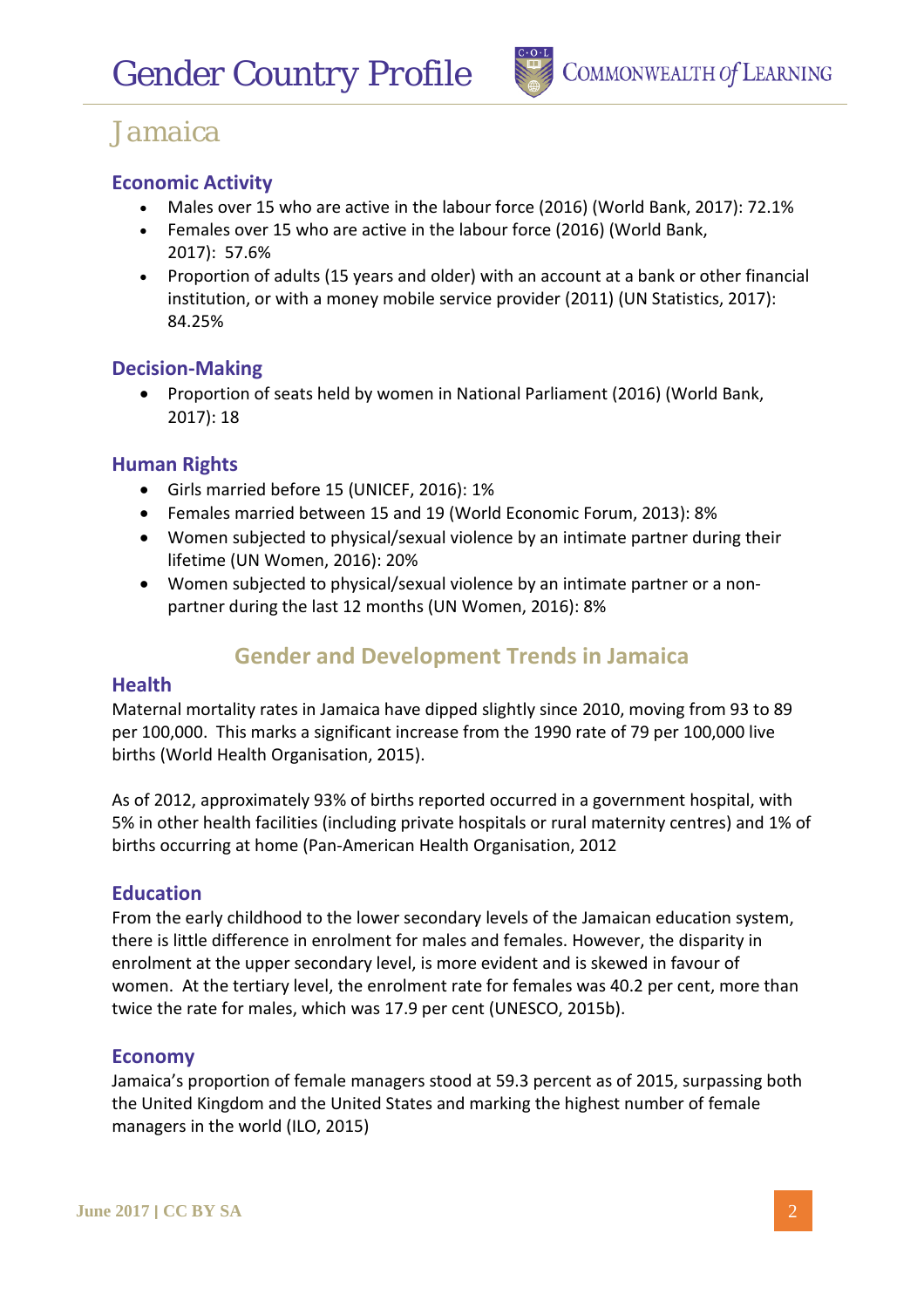

### **Governance**

Women make up 20 percent of Jamaica's cabinet ministers, senators and mayors. A 2016 report by UNDP noted that while women often make up the majority of party membership, they often perform low-level jobs as field and election workers and campaigners that seldom translate into leadership positions (UNDP, 2016).

#### **Human Rights**

Between January 2012 and June 2014, there were 198 reports of human rights violations and at least 48 requests for support from LGBT Jamaicans seeking asylum (UPR, 2015). While all Jamaicans have equal access to the law and the justice system, there are significant barriers preventing LGBT persons from seeking redress in instances where their rights have been infringed (UPR, 2015).

## **Jamaica SDG Progress Profile**

- Jamaica is currently ranked  $77<sup>th</sup>$  for overall performance under the SDGs, with a median rank of 72nd.
- Jamaica has ranked 94<sup>th</sup> in the UN's 2015 Gender Inequality Index (GII) (UNDP, 2015).

**SDG 4: Achieve universal access to affordable and quality education at all levels.** (Data retrieved from SDG indicator profiles, 2016)

- Expected years of schooling (years): 12.4 (SDG threshold met)
- Literacy rate of 15-24 years old (%): 95.9 (SDG threshold met)
- Net primary school enrolment rate (%): 92.1 (significant challenges remain)

### **SDG 5: Achieve gender equality, protect and empower women, the youth and persons in vulnerable situations.**

(Data retrieved from SDG indicator profiles, 2016)

- Women in national parliaments (%): 12.4 (major challenges must be overcome)
- Female years of schooling (% male): 106.1 (SDG threshold met)
- Female labor force participation (% male): 79.1 (SDG threshold met)
- Unmet demand for contraceptives (%)*:* 16.9 (SDG threshold met)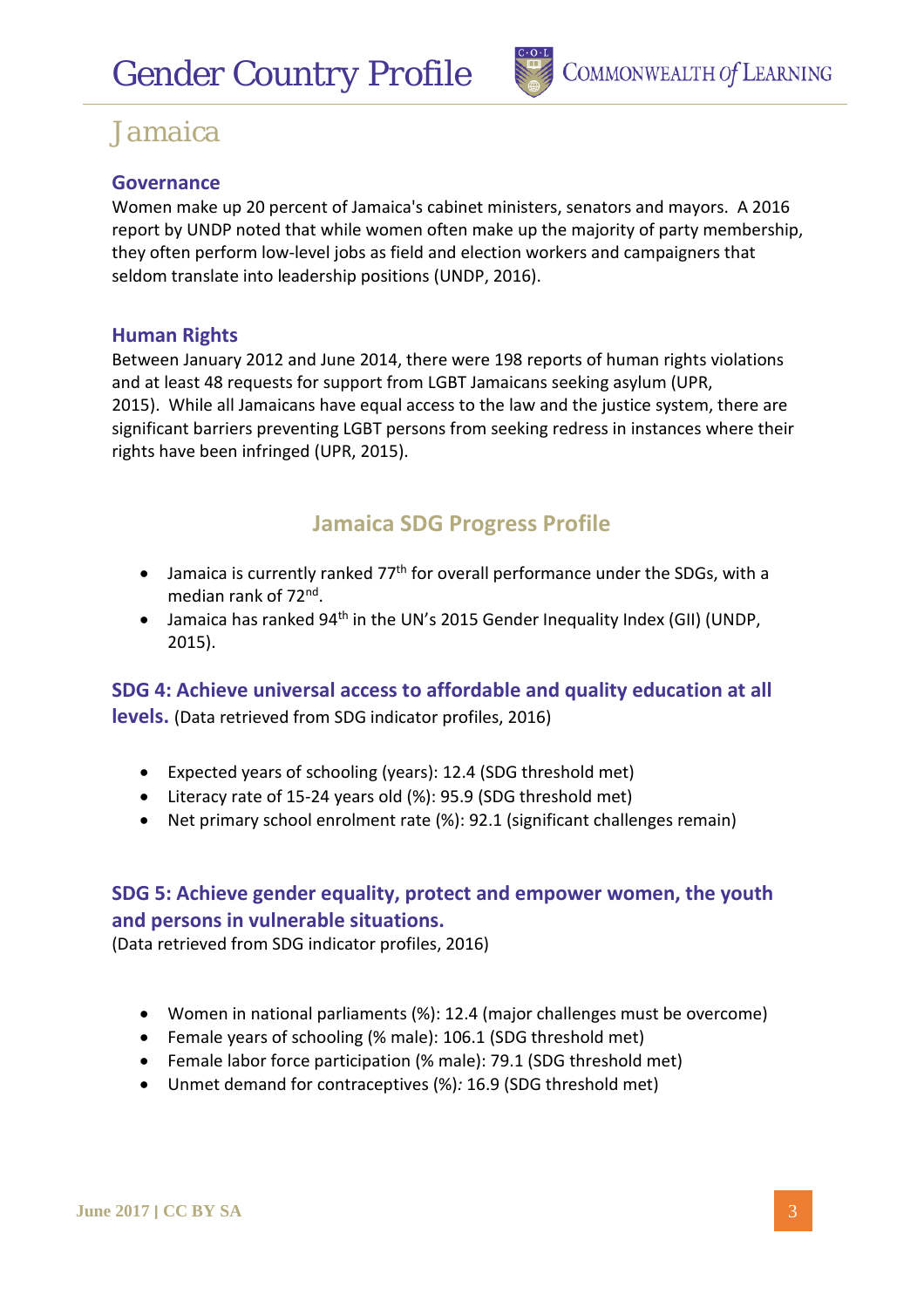

## **References**

- Bertelsmann Stiftung (2016). *Sustainable Development Goals Index and Dashboards* (*2016)*. Retrieved from http://www.sdgindex.org/assets/files/sdg\_index\_and\_dashboards\_indicator\_profile s.pdf
- CIA. (2017). The World Factbook: Country profiles. Retrieved from https://www.cia.gov/library/publications/the-world-factbook/geos/jm.html
- International Labour Organisation (ILO). *Women in Business and Management: Gaining Momentum.* Retrieved from http://www.ilo.org/wcmsp5/groups/public/-- dgreports/---dcomm/---publ/documents/publication/wcms\_334882.pdf
- Pan-American Health Organisation (2012). *Jamaica*. Retrieved from http://www.paho.org/salud-en-las-americas-2012/index.php?option=com\_docman&view=download&category\_slug=hia-2012 country-chapters-22&alias=136-jamaica-136&Itemid=125&lang=en
- UNAIDS (2015). *Annual HIV Statistical Report 2015.* Retrieved from http://www.unaids.org/sites/default/files/country/documents/BLZ\_narrative\_report \_2016.pdf
- UN Data (2017). *Jamaica.* Retrieved from http://data.un.org/CountryProfile.aspx?crName=jamaica
- UNDP (2015). *Human Development Data (1990-2015).* Retrieved from http://hdr.undp.org/en/data
- UNESCO (2015b). *Jamaica Education for All Review.* Retrieved from http://unesdoc.unesco.org/images/0023/002300/230020E.pdf

UNESCO Institute of Statistics. (2015a). *Education*. Retrieved from http://data.uis.unesco.org

UNESCO (2017). *UNESCO Institute of Statistics.* Retrieved from http://uis.unesco.org/

- UNICEF (2016). "The State of the World's Children 2016." Retrieved from https://www.unicef.org/sowc/
- UNDP (2016). *Where are the Women? A Study of Women, Politics, Parliaments, and Equality in the CARICOM Countries: Jamaica Case Study.* Retrieved from http://www.jm.undp.org/content/jamaica/en/home/library/womens\_empowermen t/publication\_1.html